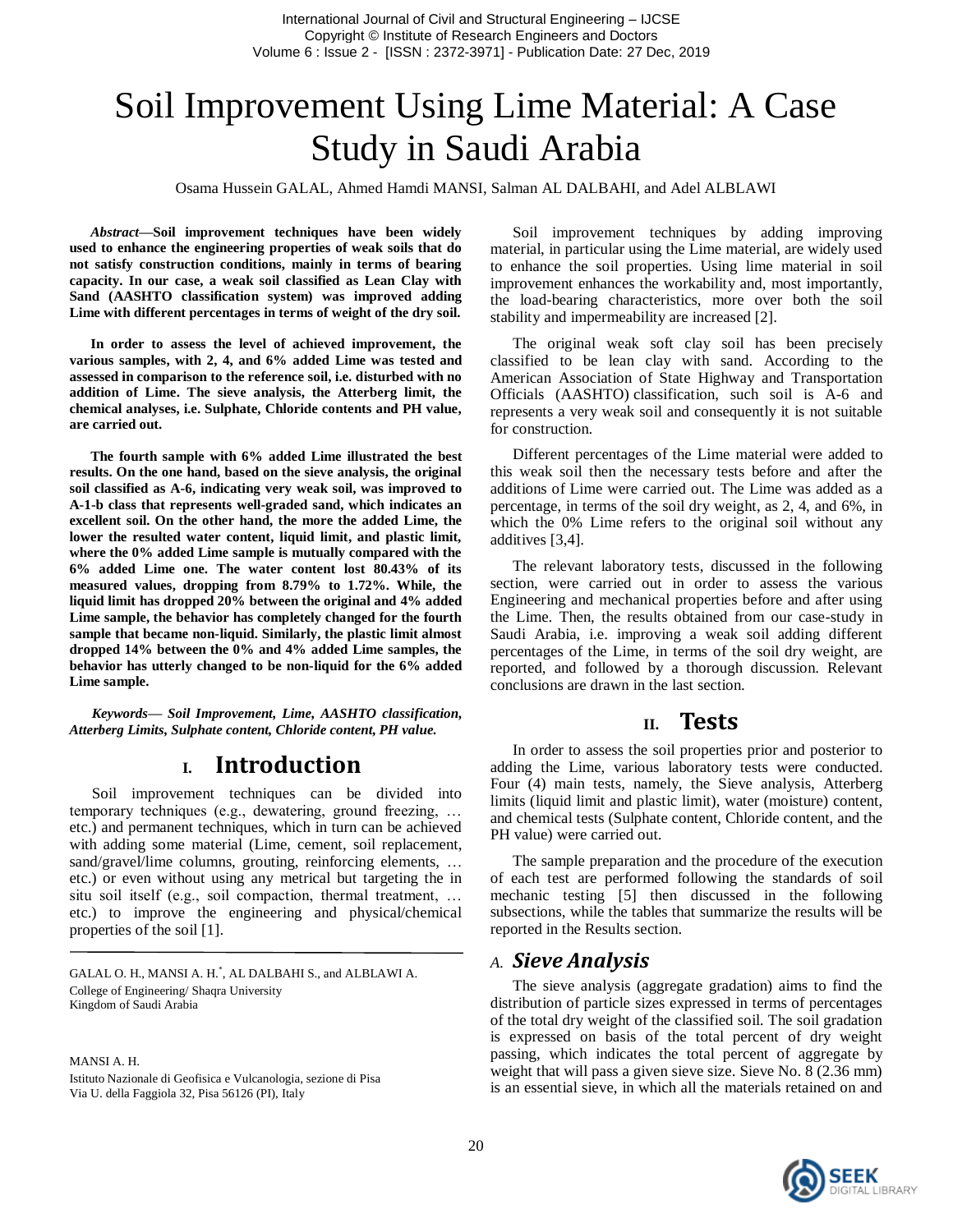above are called the "Coarse Aggregate" and all the materials passing from it are called the "Fine Aggregate".

Regarding the sample preparation, the tested soil sample was dried in an oven at a temperature of 230°F (110ºC). Then, the dried soil was well weighed and expressed in grams [5].

## *B. Atterberg limits (liquid limit and plastic limit)*

The Atterberg limits are empirical tests, which are used to indicate the plasticity of fine-grained soil by the differentiation between highly plastic, moderately plastic and non-plastic soils. The tests enable both the classification and identification of the soil to be carried out and give a rough guide to the engineering properties. As the moisture content of a soil decreases, the soil passes from a liquid to a plastic state and furthermore to a solid state. On the one hand, the range of moisture contents where the soil is considered plastic is used as a measure of its plasticity index. On the other hand, the points at which a soil changes from one state to another are called the liquid limit and plastic limit, respectively.

For the determination of the Atterberg limits, the soil must first be sieved through the sieve No. 40 (0.425 mm). A rule of thumb is to first test the liquid limit. On one side, the Liquid Limit is the water content where the soil changes from plastic to viscous (liquid) state that corresponds to a total of 25 drops to bring together a 13 mm section of a groove cut into the soil sample. On the other side, the Plastic Limit is the water content at the boundary between the semi-solid state and plastic (flexible) one. It is determined as the gravimetric water content at which a soil sample can be rolled by hand into a thread of 3.2 mm diameter without breaking.

#### *C. Water (Moisture) Content*

The determination of the soil water content is one of the most commonly performed analyses as it affects many, if not all, soil properties. There are various techniques to directly measure the water content and most of them are based on removing the water from a sample by evaporation, leaching, or chemical reaction, with the amount of water removed being determined.

One of the most common methods of soil water content determination is the gravimetric method with oven drying, weighing a moist sample and the dry one after oven drying it at 105°C for 24-48 h, then calculate the mass of evaporated water as a percentage of the mass of the dried soil [5].

## *D. Chemical Analysis*

Chemical testing of aggregates and soils within the construction and civil engineering industry has wide-ranging implications for remediation works and general project timelines and budgets, therefore it is important that the test results comply with national standards. Some materials testing laboratories can provide chemical analysis of Sulphate, PH measurement, Chloride levels and organic matter. However, not all of them can provide the additional option of testing to recognized construction industry standards [6].

On the one hand, the Sulphate content is expressed in terms of the percentage of the sulfur trioxide (SO3) present in the tested soils. The British Standard BS 5328: Part 1, "Guide to Specifying Concrete", stated requirements for concrete exposed to sulfate attack depending on the concentration of the sulfate in the surrounding soil or in water. These requirements state the type of cement to be used, the minimum cement content, and maximum free water to cement ratio. On the other hand, the Chloride content will be measured in terms of the presence of the (Cl).

There is no widely accepted view on the concentration, which chloride becomes significant in soil or groundwater, but limited experience in the region suggests it may be as low as 0.05%, in particular to the situations where alternate wetting and drying or capillary rise affect the concrete [7]. However, it is important to ensure that the maximum limits for chlorides and sulfates in the aggregate components and in the concrete, are not exceeded.

In conclusion, Chlorides do not react expansively with Portland cement, as do Sulfates. Their presence increases the risk of corrosion of embedded metals of which the greatest volume used is steel reinforcement. They can be tolerated in plain concrete, although when present in large amounts, some surface dampness may result, but the recorded widespread and serious damage has been caused by the use of Chloridecontaminated aggregates in reinforced concrete [8]. The corrosion products occupy more than twice the volume of steel, and their formation can be accompanied by very high tensile pressures as great, resulting in cracking of the concrete, frequently followed by spilling of the cover. In severe cases of corrosion, there may be a reduction in the section of the reinforcing bars, leading to a loss of tensile strength of the concrete. The Construction Industry Research and Information Association (CIRIA) guide to concrete construction in the Gulf region recommended a maximum limit of chlorides in the coarse and fine aggregates used for concrete as 0.03% and 0.06%, respectively [9].

Moreover, the CIRIA guide recommended maximum limits for total Chloride content in concrete from all sources expressed as a percentage by weight of cement as 0.15% for the reinforced concrete made with Portland Cements containing less than about 4% C3A (e.g. sulfate resisting Portland Cement) and 0.30% for reinforced concrete made with Portland Cements containing 4% or more C3A (OPC and ASTM type I and II usually contain more than 4% C3A). For non-reinforced concrete, the limit is just 0.6%.

## **III. Results**

<span id="page-1-0"></span>The results of lab tests are reported and discussed.

#### *A. Sieve Analysis*

The total dry weight of the original disturbed soil, i.e. 0% added Lime, and the 2%, 4%, and 6% added Lime are equivalent to 260, 620, 860, and 973 g, respectively. The results of the sieve analysis are reported in [Table](#page-2-0) **1**, where only the sieves belated to the retained soils are stated. The graphical representation of all the sieve analyses is displayed in [Figure](#page-2-1) **1**.

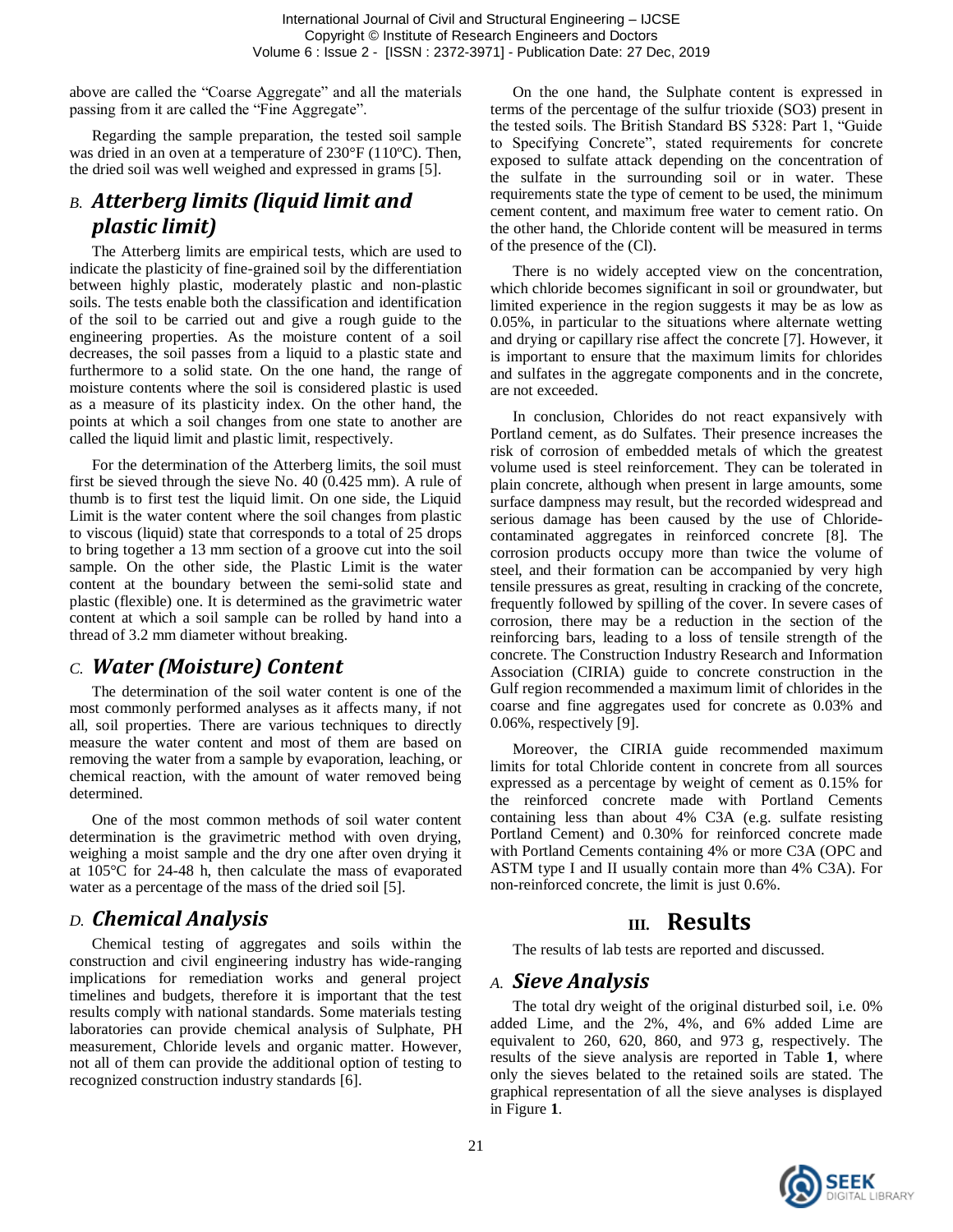From the results of the sieve analysis, the one can perform the particle size analysis, according to the ASTM D422-63, as reported i[n Table](#page-2-2) **2**.

#### *B. Atterberg Limits*

First, the percentages of the soil passing from sieve No. 40, as documented in [Table](#page-3-0) **3**, are calculated to be 93.84% for the first sample, 83.51% for the second sample, 56.57% for the third sample, and 38.53% for the fourth sample.

Then, the Atterberg limits, i.e. the liquid limit and the plastic limit, and the designated plasticity index calculations, according to the ASTM D4318-10, are computed and documented in [Figure](#page-3-1) **2** and [Table](#page-3-0) **3**.

#### *C. Water Content*

According to the ASTM D2216-10, the water content test was carried out and the results are summarized in [Table](#page-3-0) **3**.

#### *D. Chemical Analysis*

According to the BS 1377-3:1990, the chemical analysis was performed and the results are in [Table](#page-4-0) **4**.

<span id="page-2-0"></span>

| <b>Sample</b>     | <b>Sieve</b>   | Weight    | $\ldots$ $\ldots$ $\ldots$<br>Percent | <b>Cumulative</b> | <b>Cumulative</b> |
|-------------------|----------------|-----------|---------------------------------------|-------------------|-------------------|
| $[%$ Lime]        | <b>Size</b>    | (Retained | (Retained                             | (Retained         | (Passing Soil)    |
|                   | [mm]           | Soil) [g] | $Soil$ [%]                            | $Soil$ [%]        | [%]               |
| First $[0\%]$     | 6.3            | 0.000     | 0.000                                 | 0.000             | 100               |
|                   | 4.75           | 10.270    | 1.027                                 | 1.027             | 98.973            |
|                   | 2              | 13.699    | 1.370                                 | 2.397             | 97.603            |
|                   | 0.425          | 37.671    | 3.767                                 | 6.164             | 93.836            |
|                   | 0.075          | 191.096   | 19.111                                | 25.274            | 74.726            |
| Second            | 25             | 0.000     | 0.000                                 | 0.000             | 100               |
|                   | 19             | 15.360    | 1.536                                 | 1.536             | 98.464            |
|                   | 9.5            | 8.893     | 0.889                                 | 2.425             | 97.575            |
|                   | 4.75           | 38.804    | 3.880                                 | 6.306             | 93.694            |
| $[2\%]$           | $\overline{c}$ | 16.168    | 1.617                                 | 7.922             | 92.078            |
|                   | 0.425          | 85.691    | 8.569                                 | 16.491            | 83.508            |
|                   | 0.075          | 411.479   | 41.148                                | 57.640            | 42.361            |
|                   | 16             | 0.000     | 0.000                                 | 0.000             | 100               |
|                   | 12.5           | 20.000    | 2.000                                 | 2.000             | 98.000            |
| Third [4%]        | 9.5            | 24.286    | 2.429                                 | 4.429             | 95.571            |
|                   | 4.75           | 64.286    | 6.429                                 | 10.857            | 89.143            |
|                   | 2              | 81.429    | 8.143                                 | 19.000            | 81.000            |
|                   | 0.425          | 244.286   | 24.429                                | 43.429            | 56.571            |
|                   | 0.075          | 405.7143  | 40.571                                | 84.000            | 16.000            |
| Fourth<br>$[6\%]$ | 6.3            | 0.000     | 0.000                                 | 0.000             | 100               |
|                   | 4.75           | 2.786     | 0.279                                 | 0.279             | 99.721            |
|                   | $\overline{c}$ | 14.856    | 1.486                                 | 1.764             | 98.236            |
|                   | 0.425          | 597.029   | 59.703                                | 61.467            | 38.533            |
|                   | 0.075          | 352.832   | 35.283                                | 96.750            | 3.250             |

Table 1: The Sieve Analysis.



<span id="page-2-1"></span>Figure 1: The graphical representation of the sieve analysis, blue circles, red and green triangles, and yellow stars represent the first, second, third, and fourth sample, respectively.

Based on the measured Sulphate contents, the tested samples are classified as Class  $(1)$ , i.e. sulfate content is considered not significant. Therefore, no special requirements concerning the cement type and content or water to cement ratio are recommended. As shown in [Table](#page-4-0) **4**, insignificant Chloride content (less than 0.05%) was observed. Therefore, it is advisable that the minimum concrete cover for steel reinforcement is adopted in the buried construction members to protect the steel from the ingress of the chlorides present in the surrounding environment. Surface protection and sealing of the concrete and any steel elements should also be considered.

In the end, the measured PH values indicate that all the foundation soils are slightly alkaline, i.e. PH values are higher than 7 and less than 9. These values are considered not detrimental to steel.

# **IV. Discussion**

After performing the designated tests, the results illustrated the following facts:

• The first sample (0% added Lime) is weak to very weak, therefore it is definitely not fit to build on;

<span id="page-2-2"></span>

| Table 2: The particle size analysis of the four tested samples. |  |  |  |  |  |
|-----------------------------------------------------------------|--|--|--|--|--|
|-----------------------------------------------------------------|--|--|--|--|--|

| Symbol | <b>Sample</b><br>$1\%$ Limel | Depth<br>[m] | <b>Description</b>           | <b>Gravel</b><br>[%] | <b>Sand</b><br>[%] | Silt/Clay<br>[%] |
|--------|------------------------------|--------------|------------------------------|----------------------|--------------------|------------------|
|        | First<br>$[0\%]$             | 1.5          | Lean Clay with<br>Sand (CL)  | 1.0                  | 24.2               | 74.4             |
|        | Second<br>$[2\%]$            | 1.5          | Sand<br>Clayey<br>(SC)       | 6.3                  | 51.3               | 42.4             |
|        | Third<br>[4%]                | 1.5          | Silty-Clayey<br>Sand (SC-SM) | 10.9                 | 73.1               | 16.0             |
|        | Fourth<br>$[6\%]$            | 1.5          | Well-Graded<br>Sand (SW)     | 0.3                  | 96.5               | 3.2              |

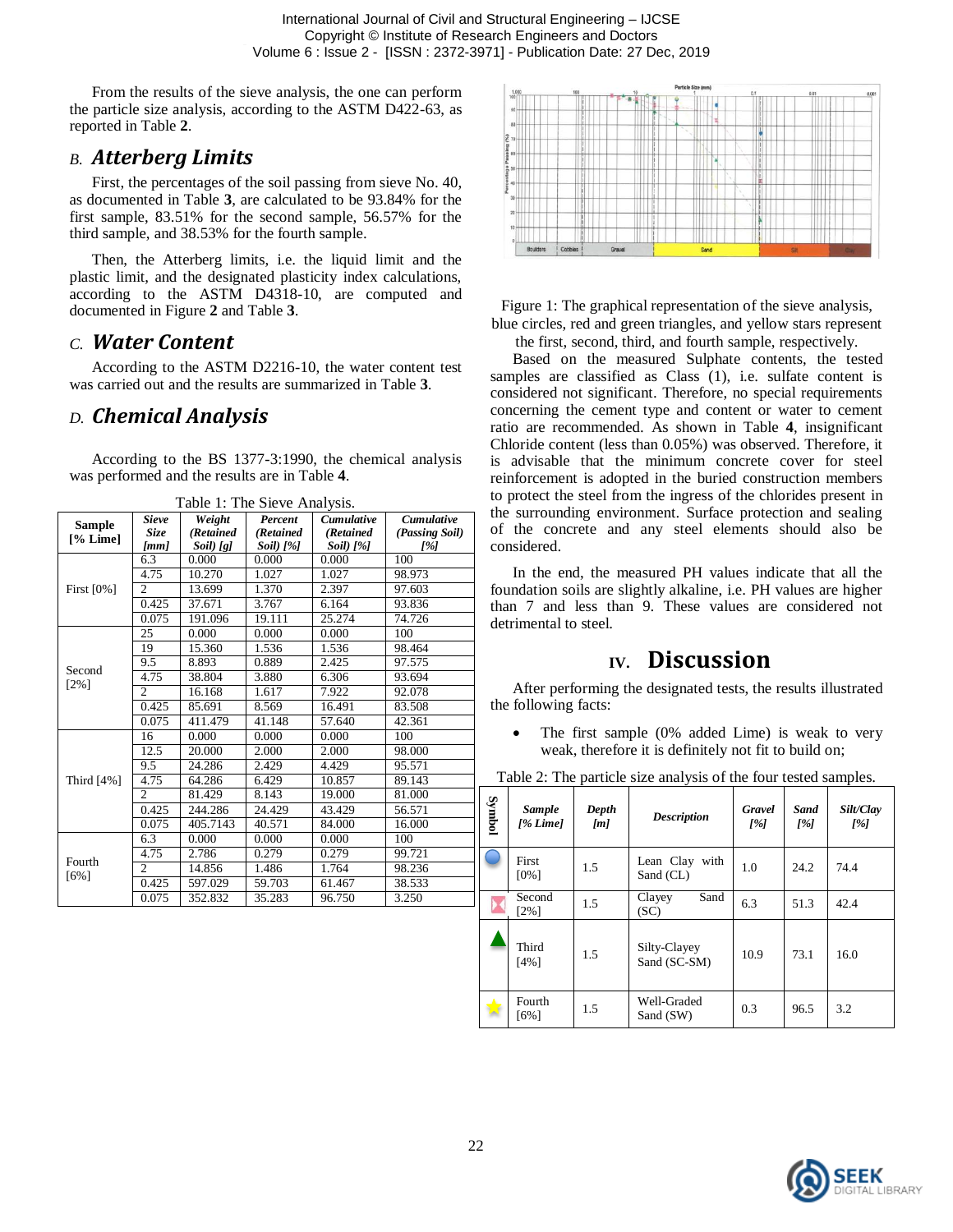International Journal of Civil and Structural Engineering – IJCSE Copyright © Institute of Research Engineers and Doctors Volume 6 : Issue 2 - [ISSN : 2372-3971] - Publication Date: 27 Dec, 2019



<span id="page-3-1"></span>Figure 2: The graphical representation of the liquid limit and the plasticity index, blue circles, red and green triangles, and yellow stars represent the first, second, third, and fourth

sample, respectively.

- The second sample (2% added Lime) was classified as A-4 according to the AASHTO classification. The A-4 soil is certainly better compared to the first sample but, on the other hand, it is still classified as fair to weak and such a type of soil is considered not fit to build on and consequently, it is always rejected;
- The third sample (4% added Lime) indicates noticeable improvements as, according to the AASHTO, it has been classified as A-2-4. Such a soil class is widely accepted in small to medium construction projects because it is safe to build on it, but it can not bear to carry heavy loads;
- The last sample (6% added Lime) clearly illustrated the best results as the best soil class classification i.e. A-1-b was obtained, according to the AASHTO classification. The A-1-b class indicates that such a soil is excellent and, for sure, is very suitable to construct upon.

Moreover, all of the water content as well as the liquid limit and plastic limit have drastically decreased when we mutually-compare the reference sample, i.e. the original disturbed sample with 0% added Lime, with the fourth sample, i.e. 6% added Lime.

The water content lost 80.43% of its measured values, dropping from 8.79 to 1.72%. While, the liquid limit has almost dropped 20% between the original sample and the third sample, i.e. 4% added Lime, the behavior has completely changed for the fourth sample that became non-liquid. Similarly, the plastic limit has almost dropped 14% between the 0% and 4% added Lime samples, the behavior has utterly changed to be non-liquid for the 6% added Lime.

## **I. Conclusion**

The one can definitely confirm that the 6% addition of Lime material to the soil has changed it from being weak to very weak, i.e. A-6, to an excellent soil, i.e. A-1-b, according to the AASHTO classification.

<span id="page-3-0"></span>

| Table 3: The Atterberg Limits. |                                    |                       |                                           |                                          |                         |                         |  |  |
|--------------------------------|------------------------------------|-----------------------|-------------------------------------------|------------------------------------------|-------------------------|-------------------------|--|--|
| <b>Sample</b><br>[% Lime]      | Passing<br><b>Sieve</b><br>#40 [%] | Blows                 | Weight<br>(Wet)<br>soil +<br>tare)<br>[g] | Weight<br>$(Dry\, soil +$<br>$tare)$ [g] | Weight<br>(tare)<br>[g] | Water<br>content<br>[%] |  |  |
| First [0%]                     | 93.84                              | 15                    | 52.5                                      | 48.01                                    | 34.66                   | 33.63                   |  |  |
|                                |                                    | 24                    | 52.73                                     | 48.55                                    | 35.30                   | 31.55                   |  |  |
|                                | $\overline{a}$                     | 35                    | 49.94                                     | 45.98                                    | 32.67                   | 29.75                   |  |  |
|                                | Water                              | 1240<br>1150<br>125.5 |                                           |                                          |                         |                         |  |  |
|                                | Content                            |                       |                                           |                                          |                         | 8.79                    |  |  |
|                                | Plastic                            | 19.46                 |                                           |                                          |                         |                         |  |  |
|                                | Limit                              |                       |                                           |                                          |                         |                         |  |  |
|                                | Liquid                             | 31.31                 |                                           |                                          |                         |                         |  |  |
|                                | Limit                              |                       |                                           |                                          |                         |                         |  |  |
|                                | 83.51                              | 15                    | 54.91                                     | 50.75                                    | 35.86                   | 27.94                   |  |  |
|                                |                                    | 24                    | 53.09                                     | 49.31                                    | 34.56                   | 25.63                   |  |  |
|                                | $\overline{a}$                     | 35                    | 52.32                                     | 48.80                                    | 33.90                   | 23.62                   |  |  |
|                                | Water                              | 1596                  |                                           | 1501                                     | 93                      | 6.75                    |  |  |
| Second<br>$[2\%]$              | content                            |                       |                                           |                                          |                         |                         |  |  |
|                                | Plastic                            | 16.85                 |                                           |                                          |                         |                         |  |  |
|                                | Limit                              |                       |                                           |                                          |                         |                         |  |  |
|                                | Liquid                             | 25.23                 |                                           |                                          |                         |                         |  |  |
|                                | Limit                              |                       |                                           |                                          |                         |                         |  |  |
|                                | 56.57                              | 15                    | 53.35                                     | 49.87                                    | 35.86                   | 24.84                   |  |  |
|                                | ÷,                                 | 24                    | 52.10                                     | 48.87                                    | 34.78                   | 22.92                   |  |  |
|                                |                                    | 35                    | 52.87                                     | 49.82                                    | 35.58                   | 21.42                   |  |  |
|                                | Water                              |                       | 1360                                      | 1290                                     | 95                      | 5.86                    |  |  |
| Third [4%]                     | content                            |                       |                                           |                                          |                         |                         |  |  |
|                                | Plastic                            | 17.94<br>22.67        |                                           |                                          |                         |                         |  |  |
|                                | Limit                              |                       |                                           |                                          |                         |                         |  |  |
|                                | Liquid                             |                       |                                           |                                          |                         |                         |  |  |
|                                | Limit                              |                       |                                           |                                          |                         |                         |  |  |
|                                | 38.53                              |                       |                                           |                                          |                         |                         |  |  |
| Fourth<br>$[6\%]$              | Water                              |                       | 1102                                      | 1086                                     | 153                     | 1.72                    |  |  |
|                                | content                            |                       |                                           |                                          |                         |                         |  |  |
|                                | Plastic                            | Non Plastic           |                                           |                                          |                         |                         |  |  |
|                                | Limit                              |                       |                                           |                                          |                         |                         |  |  |
|                                | Liquid                             | Non Liquid            |                                           |                                          |                         |                         |  |  |
|                                | Limit                              |                       |                                           |                                          |                         |                         |  |  |

On the other hand, the more the added Lime, the lower the resulted water content, liquid limit, and plastic limit, when the reference sample (0% added Lime) is mutually-compared with the fourth sample (6% added Lime). The water content lost 80.43% of its measured values, as it dropped from 8.79 to 1.72%. While, the liquid limit has almost dropped 20% when the original sample is compared to the third sample (4% added Lime). Moreover, the soil behavior has completely changed for the fourth sample that became non-liquid. Similarly, the plastic limit has dropped 14% between the 0% and 4% added